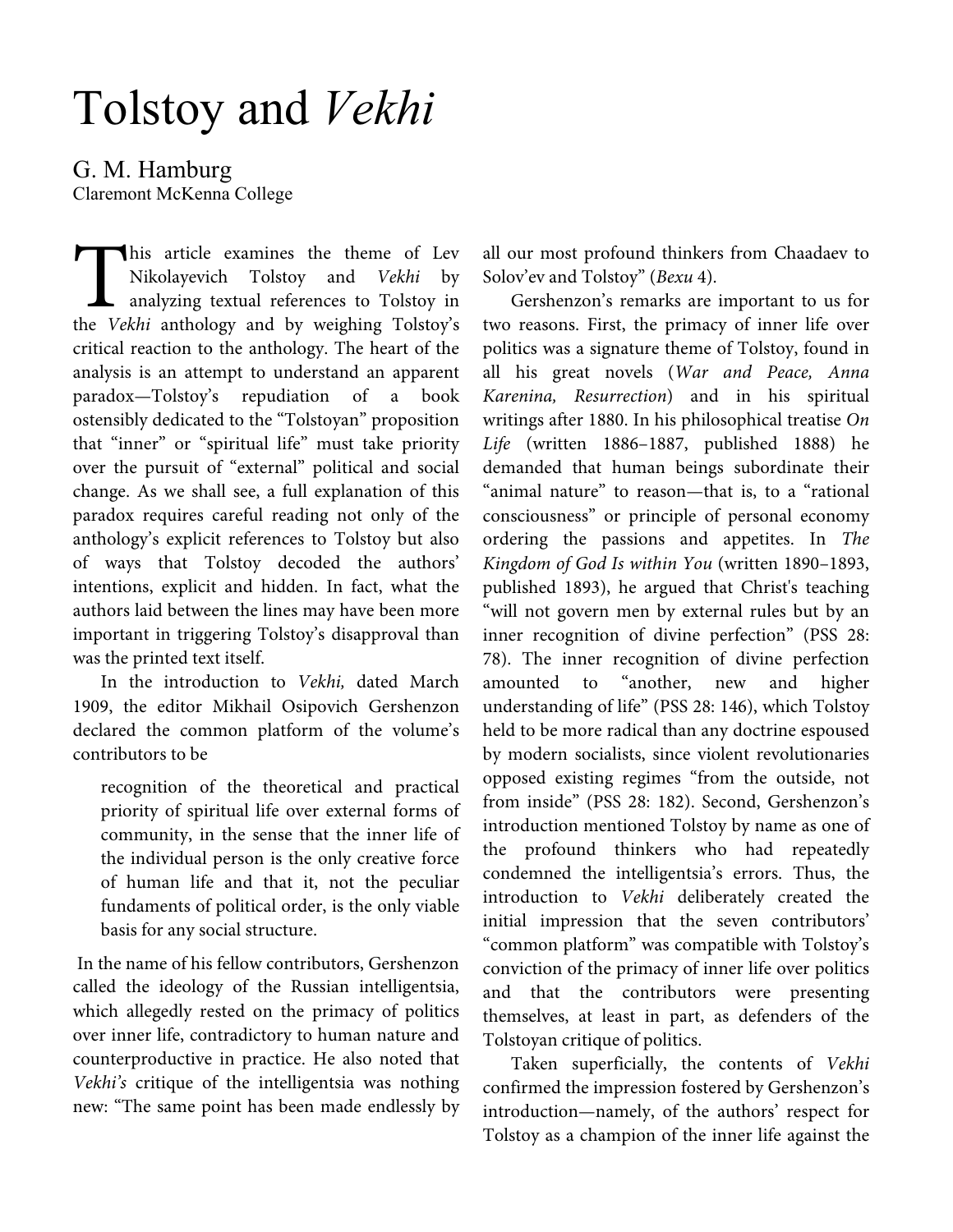intelligentsia ethos. The Vekhov–tsy referred to Tolstoy by name on eleven pages of the relatively short anthology, to Dostoevsky on sixteen pages, to Vladimir Solov'ev on twelve pages, and to Petr Chaadaev on four pages. Although the contributors to Vekhi intended their book as a critique of the intelligentsia, they mentioned the leaders of the intelligentsia less frequently. Vissarion Belinsky was mentioned by name on eight pages, Mikhail Bakunin on five pages, Nikolai Chernyshevsky on six pages, Nikolai Mikhailovsky on ten pages, Gleb Uspensky on five pages, Georgii Plekhanov on four pages, Vladimir Lenin on one page. Among living thinkers—intelligenty or not—Tolstoy's name was most frequently mentioned of all. And, for what it's worth, Tolstoy's name appeared in Gerzhenzon's introduction; in Nikolai Aleksandrovich Berdiaev's opening essay, "Philosophical Truth and Intelligentsia Justice"; in Sergei Nikolayevich Bulgakov's essay, "Heroism and Asceticism"; in Gershenzon's essay, "Creative Self–Consciousness"; and in Petr Berngardovich Struve's "Intelligentsia and Revolution." Semen Liudvigovich Frank's essay, "Ethics of Nihilism" did not mention Tolstoy by name, but referred to the Tolstoyan movement. Thus, in six of the eight pieces published in Vekhi, Tolstoy figured directly or indirectly.

Among Tolstoy's virtues, the Vekhovtsy underlined his "profound erudition, intelligence and genius" (Bexu 34), his "spiritual majesty and sharpness of vision… into the depths of Russian history" (Bexu 60), his resistance to the "falsities of our social–utilitarian morality" (Вехи 81) and to the "hypnosis of [the intelligentsia's] common faith [in revolutionary self–sacrifice] and [revolutionary] asceticism" (Bexu 89). Above all, they applauded his religiosity and thus his "ideological hostility to socialism and to irreligious anarchism." As Struve put it, "Dostoevsky and Tolstoy, each in his own way, tore off and vehemently discarded the uniform [of the intelligentsia]" (Bexu 153, 155).

There is no reason to doubt the sincerity of the Vekhovtsy who heaped praise on Tolstoy for his

intelligence and artistic acumen, especially since they knew painfully well and regretted that such praise had become a "common trope, mandatory reverence for a universally recognized genius" (Струве, "Лев Толстой" 303). Yet their celebration of Tolstoy had obvious political and rhetorical purposes. Politically, the friendly comments about Tolstoy were meant to appeal to public figures influenced by Tolstoy, and also to elicit sympathy from Tolstoy himself. Rhetorically, the reverence for Tolstoy fit the general pattern of the Vekhi collection, which was constructed on an elaborate series of binary oppositions. Thus, Tolstoy's "erudition," "intelligence," "genius," "spiritual majesty" and "sharpness of vision into the depths of Russian history" stood as binary opposites to the intelligentsia's intellectual superficiality, lack of profundity, lack of creativity, spiritual blindness, and lack of national consciousness. Tolstoy's religiosity stood in opposition to the intelligentsia's irreligion and atheism; his courageously held solitary vision of political peace opposed the intelligentsia's conformist commitment to revolutionary violence. These particular binaries sat among a host of others too numerous to mention. The Vekhovtsy's binary logic helps, of course, to account for the book's scandalous success. And truth to tell, the Vekhovtsy's manner of thinking only replicated the binary style of thinking one finds in Chaadaev's "First Philosophical Letter," with its contrast between Russia and the West; in Dostoevsky's famous formula, "If God does not exist, then all is permitted"; and in Vladimir Solov'ev's juxtaposition of the God–man [богочеловек] and the man–God [человекобог] constructed by Western egoists.

But binary logic cannot ultimately do justice to Tolstoy's worldview, as the conclusion of Isaiah Berlin's spirited essay on Tolstoy, The Hedgehog and the Fox, demonstrated. Tolstoy had in him too much of the fox, too much curiosity about the world, too much knowledge about the world's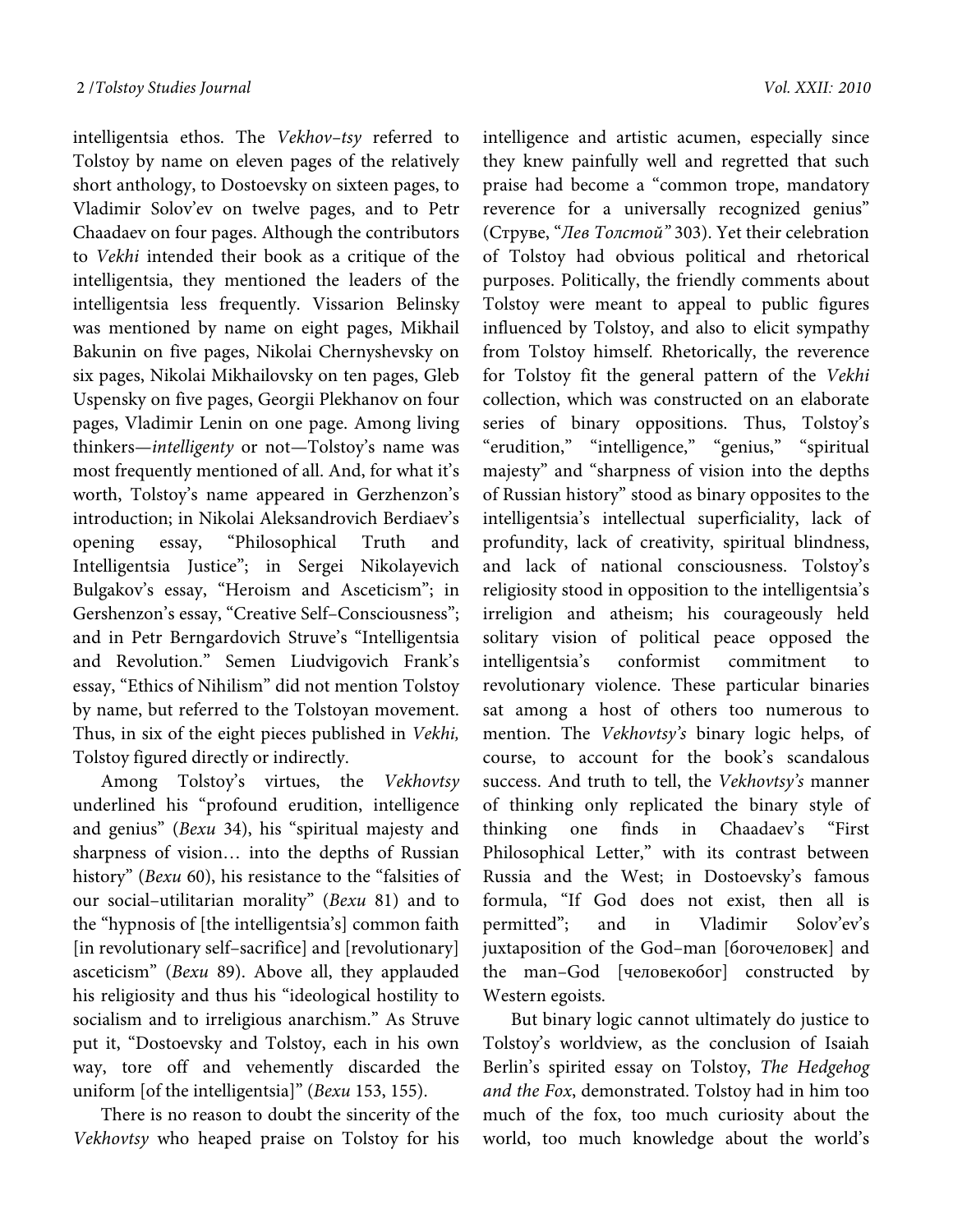variegated realities, and too many impulses pulling in multiple directions to be classifiable as a consistent opponent of the Russian intelligentsia. Think only of the social radicalism implicit in Tolstoy's critique of official hierarchies and class injustice in Russia, or of his hyperbolic rejection of the Russian state and Church: this radicalism and political extremism strongly resembled that of Chernyshevsky, of Bakunin, and of the radical populists.

These complexities of Tolstoy's political– religious outlook were too obvious and too well known for the Vekhovtsy to ignore, whatever their respect for Tolstoy's creative mastery. Therefore, their textual commentaries on him were sometimes awkwardly evasive or implicitly critical of him. Take for example, Berdiaev's remark that

the intelligentsia did not recognize Tolstoy as genuinely its own, but made its peace with him for his populism and at one time fell under Tolstoyan religious influence. In Tolstoyanism there was the same hostility to higher philosophy, and the same recognition of the sinfulness of wealth. (Bexu 21)

Not surprisingly, this passage and various poses struck by Vekhov–tsy with relation to Tolstoy now look to us as ungainly, even disjointed, in view of Gershenzon's decision to present the anthology as generally consistent with Tolstoy's purportedly systematic hostility to the intelligentsia. More important, as we shall see below, their political and rhetorical posturing was immediately evident to Tolstoy himself, who was struck not only by the Vekhovtsy's ungainliness and disjointedness, but by their bad faith, by their inconsistency, and, above all, by their secret attachment to the existing social and political order.

In a 1964 article, the historian Nikolai Poltoratzky argued that Tolstoy's attention was attracted to Vekhi by a newspaper story concerning a discussion at the Society for the Dissemination of Technical Knowledge, where a debate took place

on the anthology. Since the first newspaper stories on this debate surfaced on 15 April 1909, Poloratzky reckoned that Tolstoy "obtained Vekhi and began to read them no earlier than April 15 [1909]" (Poltoratzky 334).

According to Poltoratzky and to the editors of the Jubilee Edition of Tolstoy's works, Tolstoy began almost immediately to draft an article in response to Vekhi spelling out his criticism of it (PSS 38: 285–290). In a diary entry on April 20, Tolstoy stated that "I started to write yesterday morning [April 19] on Vekhi and the peasant's [Ivan Vasil'evich Kolesnikov's] letter" (PSS 57: 52). Tolstoy seemed to confirm the diary entry in the first paragraphs of the draft article "On Ve–khi" itself:

 Yesterday I read in the newspaper about a writers' gathering in which, during a discussion of questions about the old and new 'intelligentsia,' it was explained that the new intelligentsia recognizes the importance for improving the life of individuals, not of the transformation of external forms of life, as the old intelligentsia asserts, but of the moral work of individuals on themselves. Since I long ago firmly concluded that one of the greatest obstacles to progress toward a rational way of life is the widespread and constantly asserted superstition that external changes in the forms of public life can improve the lives of individuals, I rejoiced reading this news, and hastened to acquire the literary anthology Vekhi, in which, as the article declared, were expressed the views of the young intelligentsia. (PSS 38: 285–286)

Tolstoy continued to work on the draft article in late April/early May 1909. On April 23, his diary mentioned the anthology twice: "In the morning I did corrections on Vekhi"; and later:

I read Vekhi. Amazing language. Un–Russian, made–up words, implying new shades of thinking, unclear, artificial, conditional, and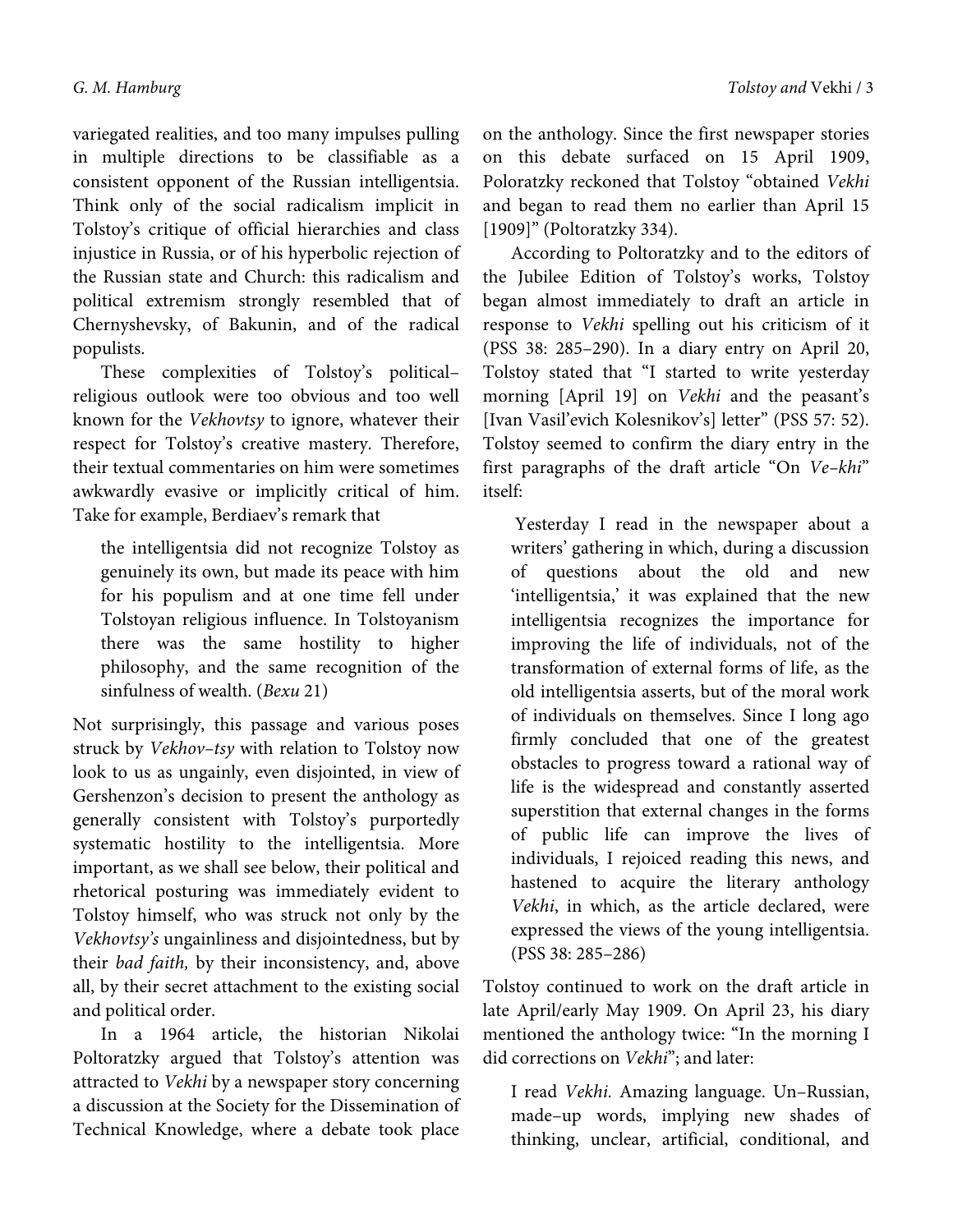unnecessary. These words are used and make sense only if the reader is willing to guess [the meaning from context] and they should always be accompanied by a [winking] proviso: "You understand, you and I understand this."

Commenting on the article draft, Tolstoy wrote: "About Vekhi, it seems, pointless [to write]. Not good" (PSS 57: 52). Four days later, he again adverted to Vekhi: "About Vekhi, completely empty" (PSS 57: 54). On May 3, he reported "progress" on his articles, including apparently "On Vekhi" (PSS 57: 56). On May 6 he "corrected Vekhi and half the article [he did not specify which one (GMH)]—neither good nor bad—average" (PSS 57: 58). But the next day, he wrote: "I corrected the article and set it aside. The whole thing is not good. And Vekhi itself is also bad" (PSS 57: 59). He continued: "I worked on articles and on Vekhi. Dans le doute abstiens–toi. I'm throwing over Vekhi." Finally, on May 9, he wrote: "I have finished correcting 'On Vekhi,' but I'm putting it aside [но бросаю]" (PSS 57: 61).

Tolstoy's decision to abandon the article "On Vekhi" was announced to members of his household. His secretary Nikolai Nikolayevich Gusev recorded the decision in a diary entry on May 8:

Several days ago Lev Nikolayevich began an article on the recently published anthology of articles about the intelligentsia (Vekhi). Lev Nikolayevich does not want to publish [the article], partly because he does not want to offend the "young intelligentsia," that is, the authors of the anthology whose articles he subjects to sharp criticism, and partly because this book has stirred up a major polemic in which he does not want to interfere, and partly because of other calculations. To me he said: "I wanted to show [in this article] that the best representatives of this intelligentsia have become hopelessly confused [безнадежно запутались]." (Гусев 253)

In spite of Tolstoy's determination to put aside the article "On Vekhi," he nevertheless arranged an interview with Sergei Petrovich Spiro, a correspondent with Russian Word [Русское слово], on May 20, 1909. At the interview, Tolstoy reports that he "spoke and dictated to [the correspondent] 'On Vekhi.' Nothing especially bad happened, but it was not possible to do better [under the circumstances]" (PSS 57: 71). Tolstoy told Gusev following the interview that he had given Spiro "excerpts" from the draft article, "On Vekhi,"

containing the basic idea of how the intelligentsia had lost its way in its speculations and how it had lost the capacity to state and resolve the main questions of life, and how the laboring people stand in this respect incomparably above this intelligentsia, which is so proud of its false enlightenment and which therefore thinks itself called to educate the people, who are in fact more enlightened than it is. (Гусев 256)

Tolstoy's mood after seeing Spiro was relief. He told Gusev: "I am very glad I got this off my chest" (Гусев 256). Spiro immediately filed the story, "L. N. Tolstoy on Vekhi," in his newspaper (Спиро  $20-25$ ).

In his working papers, Tolstoy's draft of the article "On Vekhi" consisted of four parts: a pair of epigrams on the role of teaching and scholarship in society; pointed criticisms of Vekhi; a long excerpt from a letter written to Tolstoy by a purportedly "illiterate" peasant; and a final commentary on the role of educated Russians in contemporary life.

The first of the epigrams consisted of three paragraphs attributed by Tolstoy to Immanuel Kant. Inessa Medzhibovskaya has described them as a "free paraphrase from the Metaphysics of Morals and other works by Kant regarding catechistic and didactic knowledge" (Medzhibovskaya 27–28). The paragraphs from Kant contrasted the proper sequence of learning with the abnormal sequence often obtaining in the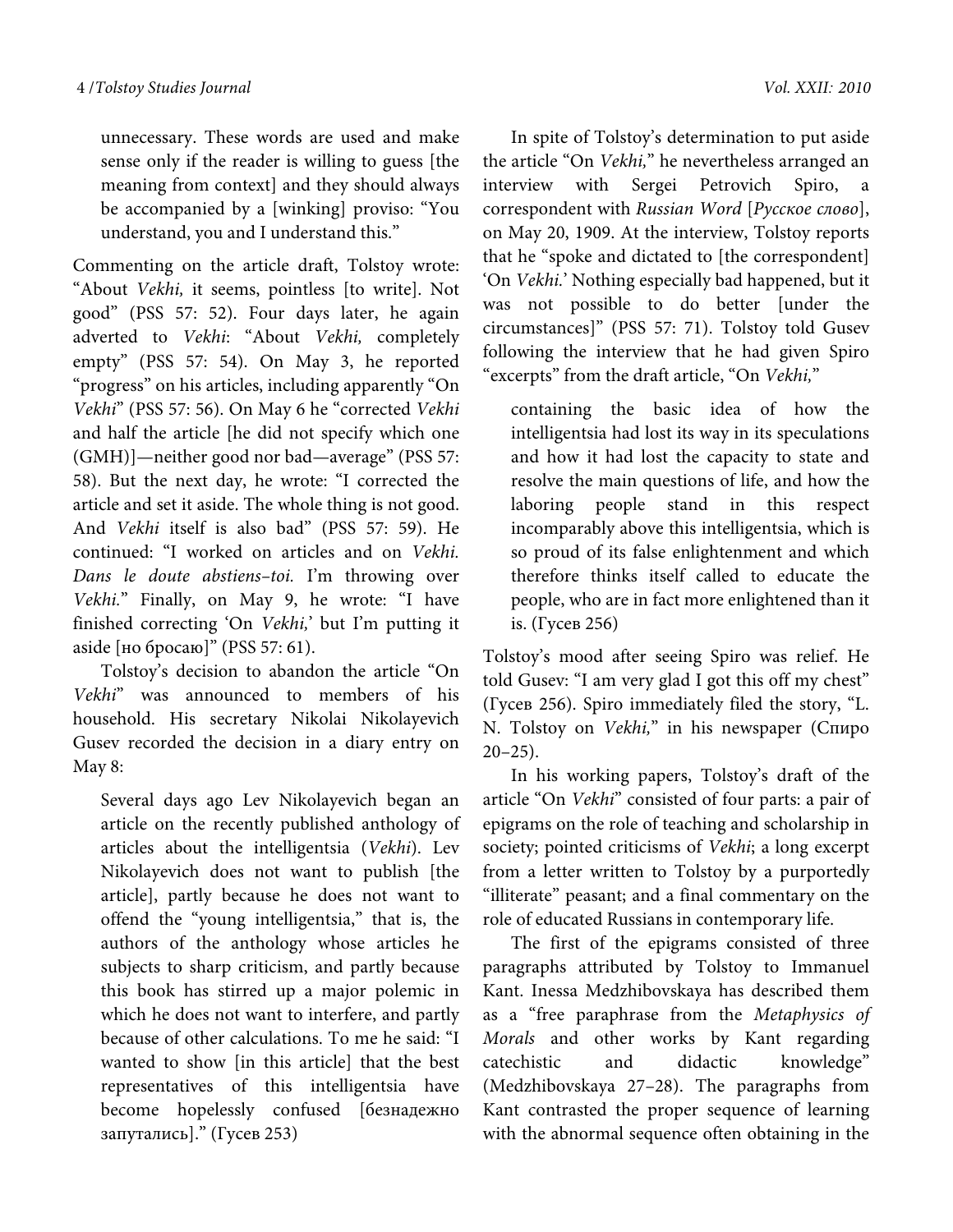academy. According to Tolstoy, in the proper sequence, a teacher attempts to help a student to think logically, then teaches him to be a rational person governed by these logical rules, and then finally teaches him to be a scholar. In the abnormal sequence, the student memorizes logical rules before learning to think logically. In Tolstoy's gloss, Kant believed this second way of learning "corrupts the imagination with erudition" and accounted for the large number of "incompetents [нелепые люди] issuing from the academy." The second epigram, written by Tolstoy himself, repeated his observation from On Life that "science answers thousands of very clever and intelligent questions, but not the question to which every rational person seeks an answer—the question of how and in what fashion I should live" (PSS 38: 285). The two epigrams, taken together, suggested the new and old intelligentsia's inability to teach the Russian narod how to live.

In the pointedly critical section of the article, Tolstoy sarcastically conceded that, in Vekhi, a reader could find a "wealth of learning" reflected in "very many citations of fashionable Russian and European compositions." As examples of the kind of commentary typical of Vekhi, Tolstoy quoted Sergei Bulgakov's phrases about "piety before the martyrology of the intelligentsia [пиетет перед мартиролгом интеллигенции]," "heroic maximalism projecting itself somehow externally [героичесий максимализм проецируется как–то во вне]" and "the psychology of intellectual heroism impressing itself on social groups [психология интеллигентного героизма импонирует какой–то группе]" (PSS 38: 286; Вехи 39, 44–45, 52). He noted Petr Struve's remarks that "religious radicalism appeals to the inner essence of the individual [религиозный радикализм аппелирует к внутреннему существу человека]," while "irreligious maximalism focuses on the problem of education [безрелигиозный максимализм отмечает проблему воспитания]" in politics and social life. Tolstoy also registered Struve's comments about "intelligentsia ideology [интеллигентная идеология]," "political impressionism [политический импрессионизм]," and "staged provocation [инсценорованная провокация]" (PSS 38: 286; Вехи 158–161). Tolstoy repeated Semyon Frank's phrases about the "artificially isolating process of abstraction [искусственно изолирующим процессом абстракции]" and "an adequate intellectual witnessing of the world [адекватное интеллектуальное отображение мира]" (PSS 38: 286; Вехи 168–170). These phrases removed from the contexts of their essays, pointed toward the obtuseness of the Vekhi authors, and therefore to their incompetence as teachers. Tolstoy quoted, with evident horror, Sergei Bulgakov's observation: "Whether it is bad or good, Petrine Russia's fate is in the intelligentsia's hands" (PSS 38: 286–287; Вехи 28). Tolstoy's horror was a direct result of his conviction that the Vekhi authors had not included in the anthology the one necessary thing—"an indication…of what the inner work of individuals should consist, according to the prescription of those who call themselves the intelligentsia and in whose hands the fate of Russia rests" (PSS 38: 287).

Tolstoy conceded that two essays—Berdiaev's and Bulgakov's—made attempts to answer this question, but, in his opinion, neither succeeded. Berdiaev called simply for "recognition of the value of truth, humility before the truth, and for readiness to make sacrifices for its sake," a recognition that, in Berdiaev's view, would have facilitated development of a philosophical culture in Russia (PSS 38: 287; Вехи 24–25). Bulgakov called upon the intelligentsia to return to religion and the Church, so as "to connect itself with… true Christianity, which would answer the current historical and national need" (PSS 38: 287–288; Вехи 65–66). Tolstoy described Berdiaev's answer as "written in confused, unclear jargon," and Bulgakov's answer as "strange and unexpected": he seemed to dismiss both Vekhovtsy as unrealistic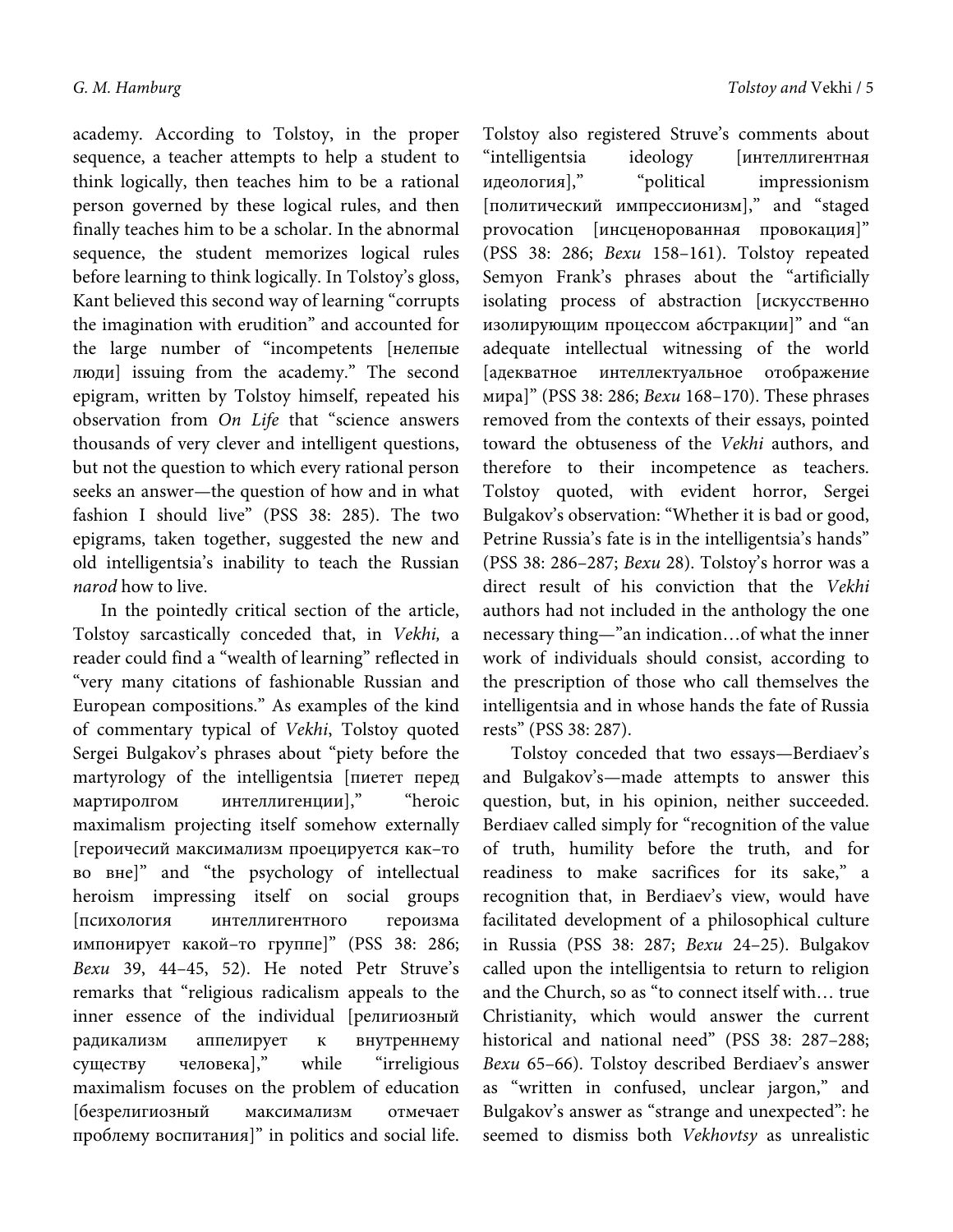(PSS 38: 287). Tolstoy's approach to Vekhi was to "make strange" its contents by deliberately ignoring the authors' central insights into the historical errors of the "old" intelligentsia, and by foregrounding their clumsy language and thus their unsuitability as religious guides.

Having ridiculed the Vekhi authors, Tolstoy then mentioned that he had just received a letter from Tashkent by a peasant discussing "the same questions that are talked about in the anthology." He quoted an excerpt from a letter declaring:

The foundation of human life is love, and to love everyone without exception. Love can connect us with anyone, even animals, and this love is God. Without love, nothing can save a man, and therefore it is pointless to pray into the empty space or [an icon] wall; each person needs only to remind himself to be not a monster but a man. And each person is responsible for trying to live a good life, and for not hiring judges or arbitrators. Each should act as judge and arbitrator over himself. All should understand that people ought to love one another, that there should be no sword amongst them, and they should fulfill Christ's words that the kingdom of God on earth is within you, within each person. (PSS 38: 288– 289)

The clarity of this "illiterate" peasant's letter showed that neither the old nor the new intelligentsia had anything to teach the narod. Instead, the intelligentsia could only "corrupt" them, something that fortunately, "thanks to the Russian narod's spiritual force, they [members of the intelligentsia] had not yet accomplished, as hard as they tried" (PSS 38: 289).

Tolstoy's verdict on Vekhi was simple. "These people have nothing to say about the content of the soul's inner life, and if they address the matter, they speak with most pitiful and empty nonsense." He took the Vekhovtsy's "erudition, intellectual sophistication and endless theoretical disagreements" as symptoms of the "growing confusion and perversion of emotions and ideas of the so–called educated world." He called on the educated classes to admit: "We are confused, lost, we have taken the wrong road, and must find our way to the right one" (PSS 38: 289–290).

Examined carefully, Tolstoy's critique of Vekhi endorsed the central conclusions of the anthology: The "inner life" should take precedence over the external transformation of society; and the Russian intelligentsia had taken the wrong path. But Vekhi's "Tolstoyan" conclusions were not fully representative of the spirit of Tolstoy's actual worldview, with its peasant orientation, disdain of academic abstraction and intellectual ostentation, and, above all, with its practical, down–to–earth ethics. Put another way, the authors of the Vekhi anthology styled themselves as Tolstoyans, or at least as admirers of Tolstoy's opposition to the old intelligentsia, but they were not really consistent Tolstoyans at all.

At first, Tolstoy did not want to say this in print, because he "did not want to offend the "young intelligentsia," or "interfere" in a major polemic about the intelligentsia, but in the end he could not contain himself. He left to posterity his stinging attack—the article "On Vekhi"—and delivered the main points of his critique of Vekhi in the Spiro newspaper interview. He was glad to "get this off my chest" (Гусев 256), as only an angry sage could be glad.

# **II.**

This account of the genesis of Tolstoy's reaction to Vekhi, having behind it the authority of Tolstoy's diaries, of his draft article "On Vekhi," and of Gusev's diaries, was presented to Russian readers by the editors of the Jubilee Edition of Tolstoy's works and to English readers by Poltoratzky. As recently as 2004, Inessa Medzhibovskaya accepted Poltoratzsky's treatment as providing "an exhaustive background of Tolstoy's acquaintance with the Landmarks project and the circumstances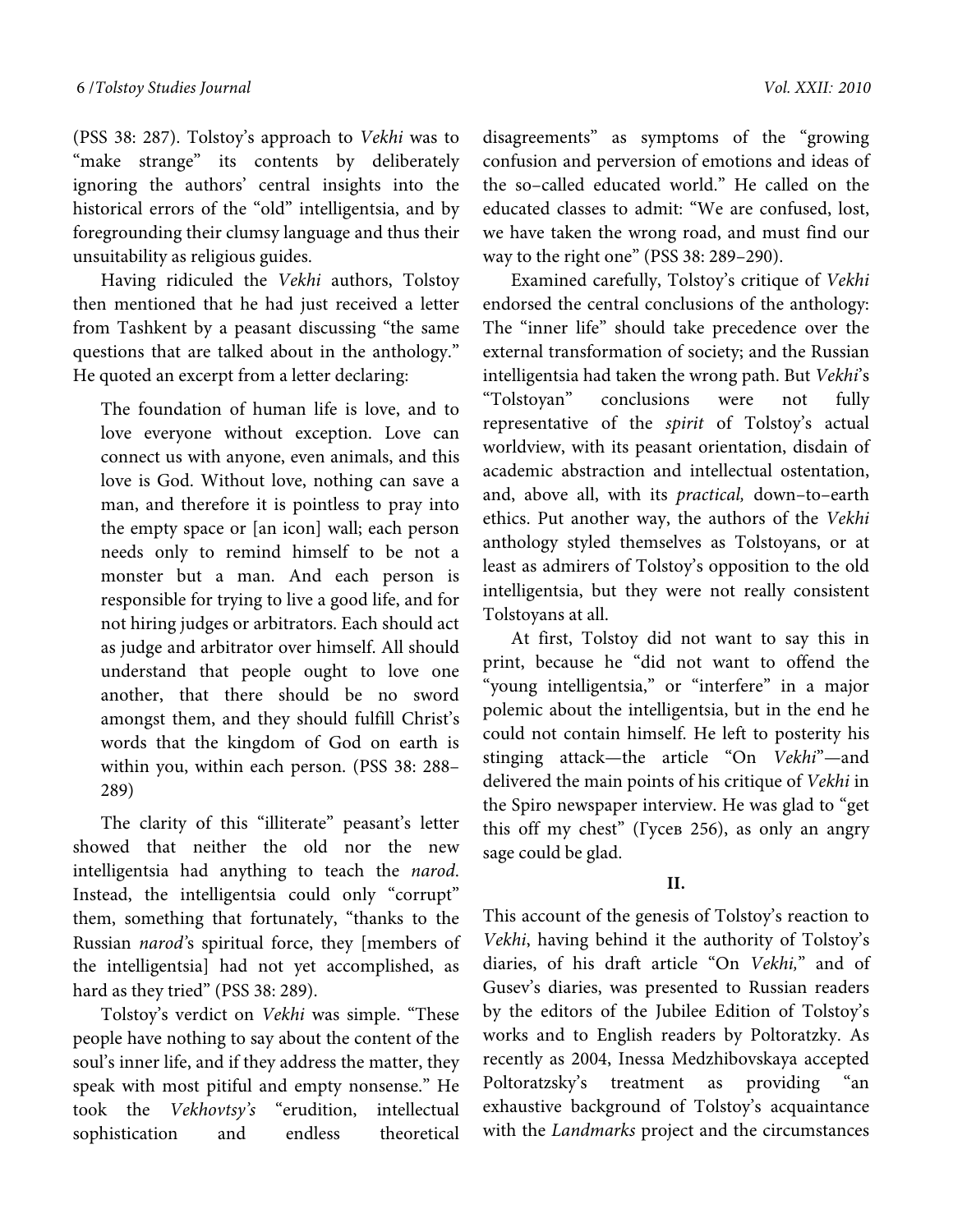around the writing of his note on the collection" (Medzhibovskaya 30).

However, as the introductory words to Arabic– language fairy tales declare, kan ma kan: "It was so, but not so." In fact, Tolstoy had acquired Vekhi not in mid April 1909, following the newspaper reports in St. Petersburg about the discussion of it at a meeting of the Society for the Dissemination of Technical Knowledge, but on 18 March 1909, a month earlier. The source of the book may have been Mikhail Gershenzon, Vekhi's editor.

Already on March 19, Tolstoy was familiar enough with the approach of the Vekhi authors to speak about the anthology to his physician Dushan Petrovich Makovitsky:

L[ev] N[ikolaevich] on the new book Vekhi, which he received yesterday, on the intelligentsia; there are articles by several writers, Struve and others. The conclusion is that the intelligentsia has come to realize its inadequacy. (Маковицкий 3: 362)

At this stage, Tolstoy had not read beyond the table of contents (from which he knew the authors: "Struve and others"), Gershenzon's introduction, and Berdiaev's essay, "Philosophical Truth and Intelligentsia Justice." We know this from Makovitsky, who, a month later, noticed that "only the first printer's sheet [of Vekhi] was cut" (Маковицкий 3: 388). However, the brief encounter with Vekhi on March 18 was sufficient for Tolstoy to grasp the anthology's basic approach to the problem of the intelligentsia. He already knew, from individual encounters with several of the authors and from reading the press, the authors' divided attitude toward his own spiritual vision, and he knew in some detail the political views of Struve, Bulgakov and Gershenzon. At this stage, Tolstoy had also likely noticed the Vekhovtsy's lack of clarity about the nature of the "inner" or "spiritual" work that individuals were supposed to perform. This lack of clarity would have been apparent to him at once from his perusal

of the table of contents and of Gershenzon's introduction. Indeed, it was perfectly obvious that, religiously and politically, Gershenzon, Berdiaev, Bulgakov and Struve had little in common beyond a commitment to belief in God and their general liberalism. Besides, Gershenzon's introduction signaled that the contributors "in part disagree widely with one another both on the basic questions of 'faith' and in their practical prescriptions" (Вехи 3–4).

The lack of practical clarity in Vekhi apparently triggered in Tolstoy a gnawing concern that his own spiritual prescriptions lacked clarity. He began, or rather continued with renewed intensity, his own inner struggle over the problem "how to live." On March 21, he confided to his diary:

There is no freedom of will. One wants to say: there is the freedom to do evil, but no freedom to do good. Evil is my work, the good which I do is not my work but His [God's] work. What can I do? I can act by avoiding evil, I can act by not destroying the good inside me. (This is unclear, but there is something there.) (PSS 57: 40)

Later the same day, after a game of solitaire, Tolstoy suddenly grasped how one ought to behave in the world:

It became clear to me that not only should one not blame anyone else for the existing evil, but these accusations are themselves the very evil… Here people murder [officials], but these murderers desire power no less [than those they murder], without even having the pretext of a right [to that authority]. In a word, one must, one should enter into the situation of others and not judge them by their offices… but rather by their goodness… And we should judge ourselves, not others.

He concluded the rumination by declaring: "To correct [our evil ways] there is only one recourse: goodness toward all and strict judgment of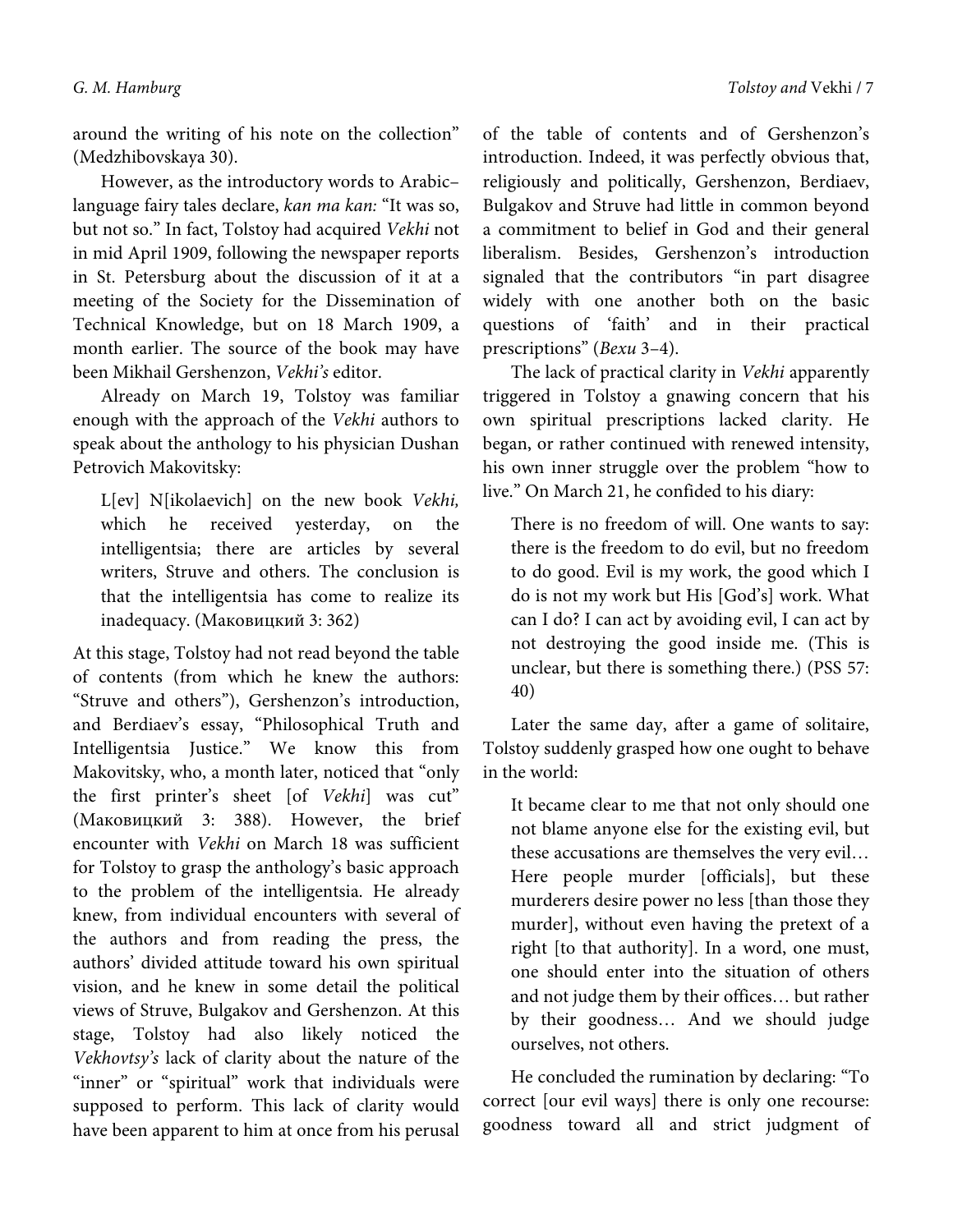oneself—a religion of goodness, love, love, love. E pur si muove!" (PSS 57:41).

Here Tolstoy tried to state his ethical code in a fashion that would provide common narod and the intelligentsia alike with a way of (not) acting in the world to improve Russia's terrible condition (Denner 8–22). His ethics insisted on nonaction in the world, on passive resistance toward the state (that is, refraining from doing evil, from murdering officials, even from judging them) and on active resistance to one's own vices (that is, enforcing self–discipline based on "strict judgment of oneself"). For him, this formulation of the "religion of goodness" was a discovery comparable to Galileo's.

On March 23, Tolstoy promised himself to develop the following notion:

No sins—theft, prostitution, murder, etc—do  $1/100,000$ <sup>th</sup> as much harm as do even the weakest rationalizations [for sin]. All the horrors done by governments and all the insanities spread by Churches are based on such rationalizations, religious, patriotic and socialistic. (PSS 57: 42)

That same day Tolstoy began to draft a "manifesto" [воззвание] on the problem of inner work and action in the world (PSS 57: 43). This "manifesto," drafted between March 23 and June 5, was eventually published under the title, "The Inevitable Revolution" [Неизбежный переворот] (PSS 57: 43–44).

There are excellent reasons for thinking that "The Inevitable Revolution," not "On Vekhi," was Tolstoy's main response to the Vekhi anthology. As we noted above, the article was conceived in the immediate aftermath of Tolstoy's first encounter with Vekhi, in March, not April 1909. Its central problem was to spell out how to act in the world, the very problem raised but not resolved in Vekhi. Tolstoy devoted to "The Inevitable Revolution" far more attention than he paid to his briefer discussion of Vekhi, a sure sign of the weight he

attached to it. During the writing of "On Vekhi," his diaries sometimes referred to both articles together. That is why, in the diary entry of May 3, Tolstoy reported progress on his "articles," and why on May 6, he mentioned correcting Vekhi and half of another unspecified article. It also probably explains his comment on May 7: "I worked on articles and on Vekhi." Tolstoy finished the draft article "On Vekhi" first, probably on May 8. After the Spiro interview on May 20, he continued to work on "The Inevitable Revolution" until May 25, when he sent it to Chertkov for comment. He apparently thought of the two articles as complementary: "On Vekhi" was the narrower response to Vekhi; "The Inevitable Revolution" was the more general response.

### **III.**

Let us attempt to follow Tolstoy's steps in composing "The Inevitable Revolution." The first step was his statement on March 21 concerning the religion of love and his decision on March 23 to write a manifesto disseminating the idea. Tolstoy was thinking in terms of announcing an ethical approach that might change millions of individual lives, and might therefore constitute a "revolution" in human consciousness. On March 25 he turned his attention to Kant. According to Makovitsky, Tolstoy re–read Kant's Religion within the Limits of Reason Alone and The Critique of Practical Reason. Tolstoy praised the former book (Маковицкий 3: 370), declaring in his diary that it was "very close to my heart," and that reading it made him "happy and grateful" (PSS 57: 43). As we have noted above, Kant was the source of the first epigram in "On Vekhi"; he was also the source of the epigram beginning section four of "The Inevitable Revolution" (PSS 38: 79). On March 27, after mentioning that he had "corrected" the first pages of his article, Tolstoy noted: "I have chosen excellent epigrams" (PSS 57: 43). The same day, March 27, Tolstoy speculated about the reasons revolutionaries kill. He listed the reasons in this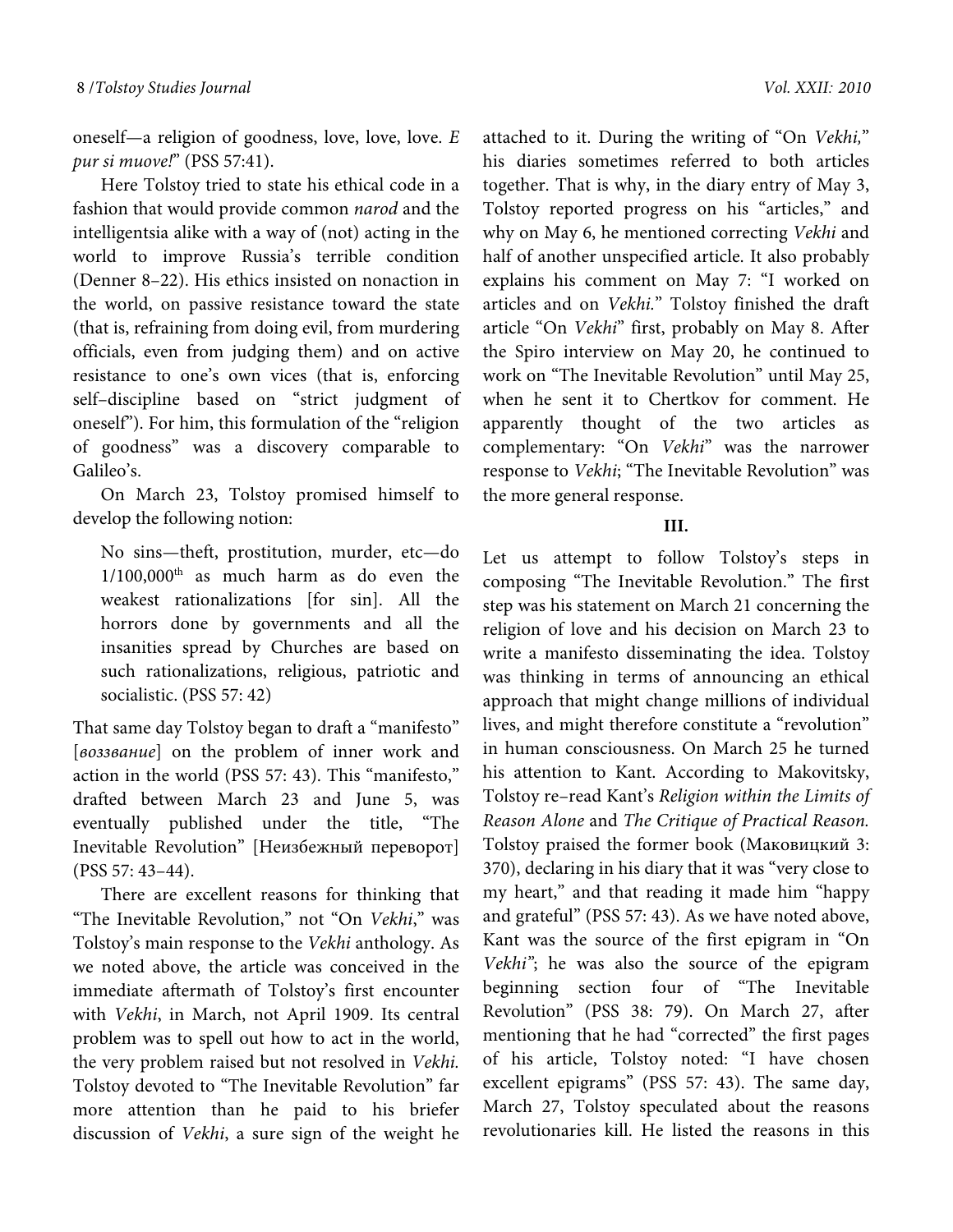order: "Perhaps the main one is youth, then vanity, then the self-deception of love for the narod" (PSS 57: 44). In section four of "The Inevitable Revolution," following the epigram from Kant, Tolstoy wrote: "And so in our time revolutionaries, communists, anarchists, in the name of love, for the welfare of the narod, commit their destructive deeds, their murders." He said that this "grand evil of violence, unnoticed by people, is done in the name of a deliberately manufactured facsimile of the good" (PSS 38: 80). This point about revolutionary self–deception and the pursuit of a false good had been made by Tolstoy over a decade earlier in The Kingdom of God is Within You and by Vladimir Solov'ev in Three Conversations; it was also, of course, one of the main ideas of the Vekhovtsy.

On March 29 and 30 Tolstoy continued to write "The Inevitable Revolution." According to his diary, he was thinking about the problem of inner work, about how an individual can correct his own errant ideas.

Up to now, I didn't understand the importance of work on my own thoughts. This work occurs almost exclusively in the present: [earlier] today I thought badly, but now I have corrected myself… I can see that by such work I can make more progress than by any other means. (PSS 57: 44)

The next day, March 31, Tolstoy was still brooding about self–correction. He reminded Makovitsky of a passage from the Talmud quoted in Circle of Reading [Круг чтения]: "A good man is he who remembers his own sins and forgets the good he has done, the evil man does the opposite" (Маковицкий 3: 374). The direction of Tolstoy's thinking was clear: an individual should judge himself or herself strictly, correcting or discarding false ideas and avoiding vanity. This was the hard part of the "inner work" of the religion of love, a task not spelled out in Vekhi.

However, Tolstoy recognized that self– correction is difficult because established patterns of thinking, old mistakes and self–deceptions, stand in the way. He noted that common laborers often hated "good" factory owners more than "bad" ones. Indeed, the consciousness had spread among the oppressed that the powers that be "have no right to rule—hence the hatred for them" (Маковицкий 3: 376—377). In "The Inevitable Revolution" he noted: "Today workers seek slavery and even suffer because they cannot find a slave owner for a boss." He blamed this paradoxical situation "on non–recognition of the cause of the evil of violence and on papering–over this evil with good intentions." He posited that the means of doing violence had grown terrifyingly while blindness to it had not diminished at all (PSS 38: 80)—a point that he had made nearly twenty–five years earlier in What Then Must We Do? (PSS 25: 254 et seq.). To Makovitsky, Tolstoy said that the number of people living a proper spiritual life was very small, because "we are inclined to deceive ourselves." The "spiritual life" of revolutionaries consisted simply of "doing what others approve" (Маковицкий 3: 377). This point about the power of public opinion and of revolutionary self– deception was, of course, made powerfully in Vekhi, but Tolstoy's insight was perhaps based not on Vekhi but on the argument of Rousseau's first discourse, a book close to his heart, suggesting that in civilization everyone lives for the opinion of others.

Throughout the last week of March 1909, Tolstoy fretted that his life's work—teaching the gospel of nonresistance to violence—had been a failure. On March 29 and again the next day Tolstoy told Makovitsky that his new article would "not convince anybody": "They will all say that they know it already: [It is just] the 'old nonresistance.'" (Маковицкий 3: 372). He meant for "The Inevitable Revolution" to be a convincing restatement of his thinking, an article that would make the "old nonresistance" into something new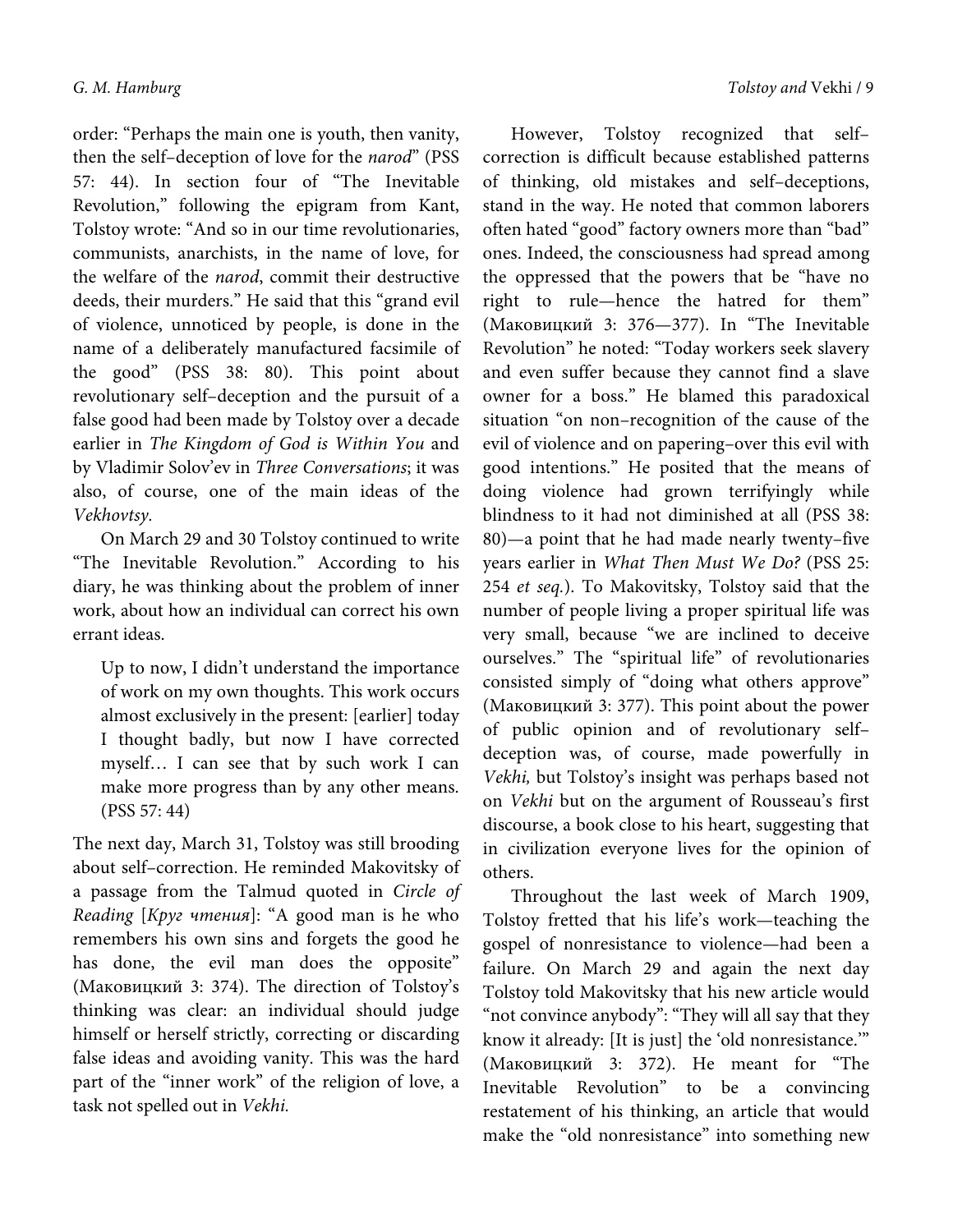for his readers. On March 31 he quoted "the great Kant" to the effect that education should prepare children not for the existing order of things, but for the future order. Tolstoy insisted: "humanity's religious consciousness should also progress. [And] if you do not move as religious consciousness moves, you will remain a savage" (Маковицкий 3: 375). Tolstoy's anxiety over his failure to persuade people of the wisdom of nonviolence and his desire to develop a new religious consciousness were so profound that, ultimately, he decided to raise both points in the first two paragraphs of "The Inevitable Revolution" (PSS 38: 72–73). His insistence on a "new" religious consciousness for humanity set him apart from the Vekhovtsy.

During the first week of April 1909 Tolstoy wrote only "a little" of his article (PSS 57: 45), partly because he was ill (PSS 57: 46). However, he read Meng Zi (Mencius), one of the main Chinese interpreters of Confucius. He was struck by the Confucian emphasis on truthfulness as a quality of human nature (Маковицкий 3: 382). Tolstoy also read other masters of Chinese philosophy (Маковицкий 3: 382), who suggested to him that Chinese religious texts had been sources for Chinese law, including the law permitting capital punishment (Маковицкий 3: 384). The realization that the ancient Chinese and also Indian religions had made violence "a necessary element in properly organized society," led him to think anew about Christianity. On the one hand, Christianity "in its true meaning" forbade violence and proclaimed the "law of love" as the "supreme law of human life." On the other hand, Christianity, as traditionally practiced, permitted violence and even subordinated itself to the law of violence. This split between theory and practice led Christians into a divided consciousness not present among other religious communities. As Tolstoy put it in his diary on April 8: "We Christians (in opposition to the religion we profess) have only the sin and temptation to sin of violence, power" (PSS 38: 76– 77). This divided consciousness helped explain

people's inability to accept Tolstoy's "religion of love," but it also constituted an opportunity for those, like himself, who sought to recover the "true meaning" of Christianity, so as to promote a new religious consciousness. Tolstoy made these arguments in section two of "The Inevitable Revolution" (PSS 38: 75–77).

In early April Tolstoy continued to think hard about the nature of the "inner work" each person should conduct. On April 8 he recorded an internal dialogue between himself [Tolstoy] and an "I" that he underlined:

It is good, necessary and proper to ask yourself: whose is this desire, Tolstoy's or mine. Tolstoy wants to judge, to think ill of some person, but I do not want to. And if I remember this, that Tolstoy is not I, then the question is decided. Tolstoy suffers disease, criticism and countless other trivial things, which one way or another affect him. But one needs only ask: what is this to me? And that's the end of the matter, Tolstoy will keep quiet. You, Tolstoy, want or don't want this or that—that is your affair. But  $my$ affair is to carry out your desire [or not], to judge its rectitude, its legitimacy… I don't know how it will seem to others, but this distinction between Tolstoy and  $I$  is liberating and fruitful.

Tolstoy equated this "I" with "the one law native to all people, the law in whose satisfaction all people find their welfare" (PSS 57: 46–47). However, as the diary entry for April 14 showed, Tolstoy was acutely aware of the isolation of one individual from another, and therefore of the specificity of individual identity (PSS 57: 48). He thought this isolation from others made "inner work" a necessary agony but also a joy. As Tolstoy wrote on April 15: "Egoism is the worst feeling but also the best, when the egoist needs and asks nothing from others, and when he is alone with himself (and God)" (PSS 57: 49).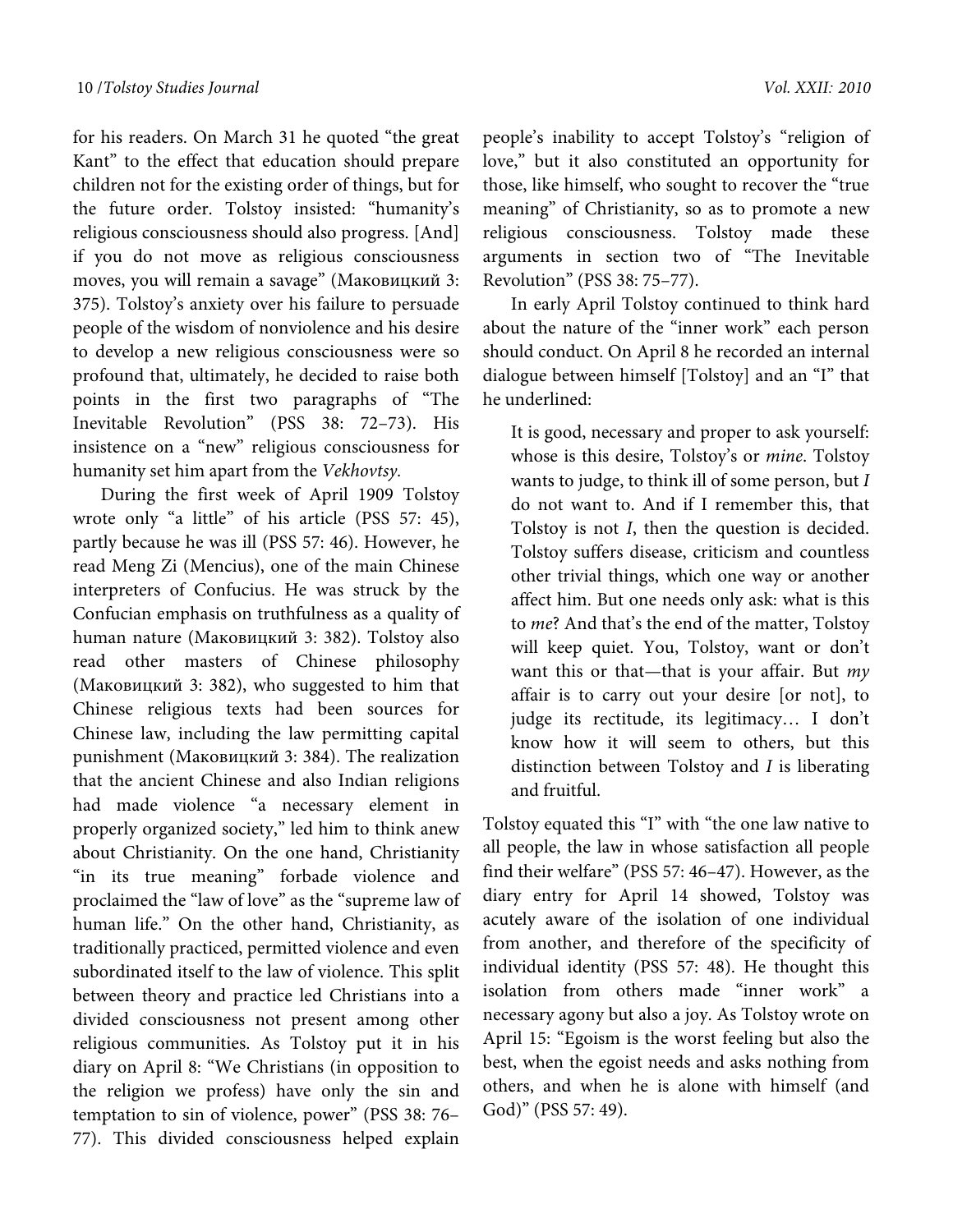On the night of April 18–19, the night before Tolstoy took up the reading of Vekhi in response to the newspaper article about the Society for the Dissemination of Technical Knowledge, Tolstoy dreamed that "someone handed me a letter or prayer from an Optina [Pustyna] elder."

Although there was much "wise and loving" in the dream, Tolstoy forgot it all except the elder's declaration that he could not teach anyone because "he did not consider himself above others and because everything a person needs to know has already been said both in revelation and in the heart of each person." The elder declared that everything being done in the external world "is a matter of indifference to us," that we must only do God's will, "consisting in self–perfection and love" (PSS 57: 50).

Thus, by April 19, when he picked up Vekhi again to re–read its introduction and its first essay and to study its other six essays, Tolstoy had attempted to reformulate his concept of "inner work." That concept coupled "strict judgment" of the self with an ethically–grounded aversion to judging others. According to Tolstoy, strict judgment of the self depends on alertness to the "rationalizations" that lead to doing evil, on resolving not to share in these rationalizations, and on categorically condemning oneself for doing so. Tolstoy contended that an individual might avoid pernicious rationalizations and might refuse to act upon them by wholly identifying himself or herself with God and by regarding all virtuous acts not as personal acts, but as God's deeds. Tolstoy gravitated toward a theory of self–transformation similar to that which the Eastern Church fathers had called theosis, with the difference that Tolstoy saw God not as an external entity but as a presence within each believer. According to Tolstoy, learning to identify with the inner divine presence meant conforming to the divine law of love—that is, espousing "a religion of goodness, love, love." Since Tolstoy understood this divine law of love as a set of rational precepts or "natural" imperatives

known to all human beings, his Christian self– conception was consistent with Kant's universalistic ethic.

If Tolstoy's advocacy of complete self– identification with God implied the divinization of the self and therefore the hypertrophy of the individual's ego, it simultaneously entailed a thorough self–emptying to be accomplished by obliteration of personal desires. For Tolstoy, self– emptying meant learning indifference to physical and psychological suffering. It meant the annihilation of vanity—that is, forgetting the good one has done to others and remembering one's own faults, so that one can overcome those faults. Most importantly, it meant surrendering the hope of altering the world through imposing one's will on others, for, to assume that one has the right to change others requires one, first, to imagine one's self as more virtuous than they, and, second, to assume the right of compelling the less virtuous to conform to one's standards of behavior. In Tolstoy's opinion, such willfulness leads directly to the "law of violence" in action. That is why Tolstoy's dream of April 18–19 was of capital importance: in it, the Optina elder preached that we have nothing to teach others, that everything done in the external world is "a matter of indifference" to us.

Tolstoy's speculations of March–April 1909 concerning inner work did not sharply depart from the core teachings of his social thought. As before, his ethical system demanded nonresistance to evil—that is, the absolute refusal to meet violence by violence. Thus, he continued to repudiate the path of murderous revolutionaries, communists and anarchists, as well as state policies of coercion. As before, he condemned religions to the degree that they promoted violence instead of love. As before, he called for an end of social inequality and to the system of private property that sustained it. As before, he anticipated a qualitative change in human consciousness in the direction of love. Yet his soul searching in spring 1909, to the degree that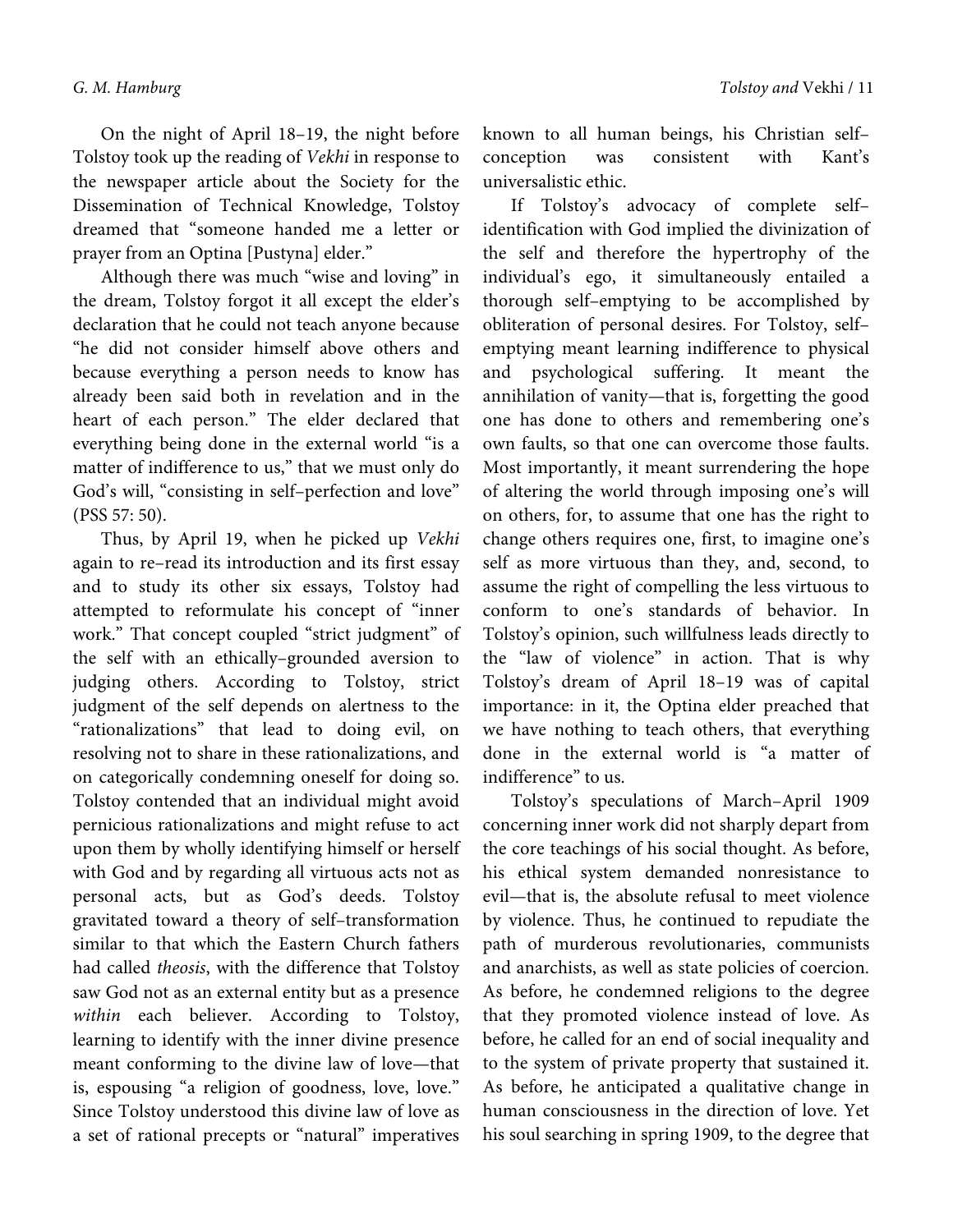it embraced self–emptying and emphasized indifference to the external world, bespoke a deepening of Tolstoy's aversion to any coercion of others, including intellectual coercion. He dogmatically insisted that the world would not and could not change unless millions of people experienced simultaneous theosis and self– emptying. Although Tolstoy continued to think of himself as a genuine Christian who opposed the established Church, his new single–minded focus on concentrated inner labor signaled the importance of the contemplative spirit that one finds in the Desert Fathers, in certain strains of Buddhism, and in the Sufi mystics. His brand of cultivated indifference to the world strikingly replicated much of the Sufic logic in turning away from the "small jihad" (the holy war against unbelief) to focus on the "big jihad" (self– transformation through self–emptying and conforming to God's presence within). It may also be, as Michael Denner has argued in a stimulating essay, that Tolstoy was to the end of his life a self– conscious follower of Taoism, an admirer of the Taoist way of avoiding ill–considered self– assertion. Denner's claim deserves careful consideration in view of Tolstoy's (re–)reading of Chinese philosophers in early April 1909.

At any rate, it is no wonder that after his month of philosophical and spiritual struggle, Tolstoy found Vekhi still unsatisfactory. He told Makovitsky: "They [the Vekhovtsy] have missed the point [они увлечены], they [think they] now everything. What all isn't there [in the book]? This and that, yet, in the end, you have no idea what they want." Tolstoy then picked up the recently arrived letter from the peasant Kolesnikov, read it aloud, and said: "In the letter are expressed the universal Christian truths" (Маковицкий 3: 388).

This verdict on the anthology is, in the main, precisely the verdict Tolstoy would render in the draft article, "On Vekhi" and in the newspaper interview with Spiro a month later. He needed only to add the epigrams and certain details from the

text, such as the specific passages quoted from Berdiaev, Struve and Frank. But Tolstoy's reaction to the anthology on April 19 was so resolutely negative and self–assured because he had already spent a month thinking anew about the problem of "inner work" that the anthology's authors had approached so superficially.

As we have already noted, between April 19 and May 8, 1909 Tolstoy worked simultaneously on "The Inevitable Revolution" and his draft article "On Vekhi." During this three–week period, therefore, it is difficult to associate his process of thinking unambiguously with one project or the other. However, the diary entry of April 27 showed that, between the two articles, Tolstoy assigned priority to "The Inevitable Revolution." In the diary entry, he reported the imminence of his "passage" [переход] from life to another state or condition: he refused to call this state or condition "death," because he regarded that word as an "insidious, corrupt word which connotes something terrible, but there is nothing terrible here." In the face of this imminent passage, Tolstoy reported: "So you see clearly what is essential to do and what is not essential. On Vekhi is completely empty… but on revolution ["The Inevitable Revolution"] is most essential" (PSS 57: 53–54). For Tolstoy, the "manifesto" he had conceived in March 1909 had taken on the status of a spiritual testament.

On 28 April, Tolstoy felt physically weak but "spiritually very good." In his diary, he reminded himself

to do nothing to change your external condition and to direct all your energies, to concentrate them on the improvement of your soul. The majority of people do the opposite… this is important for your own good, since satisfaction with the external world and dissatisfaction with the internal… is within your control. (PSS 57: 54)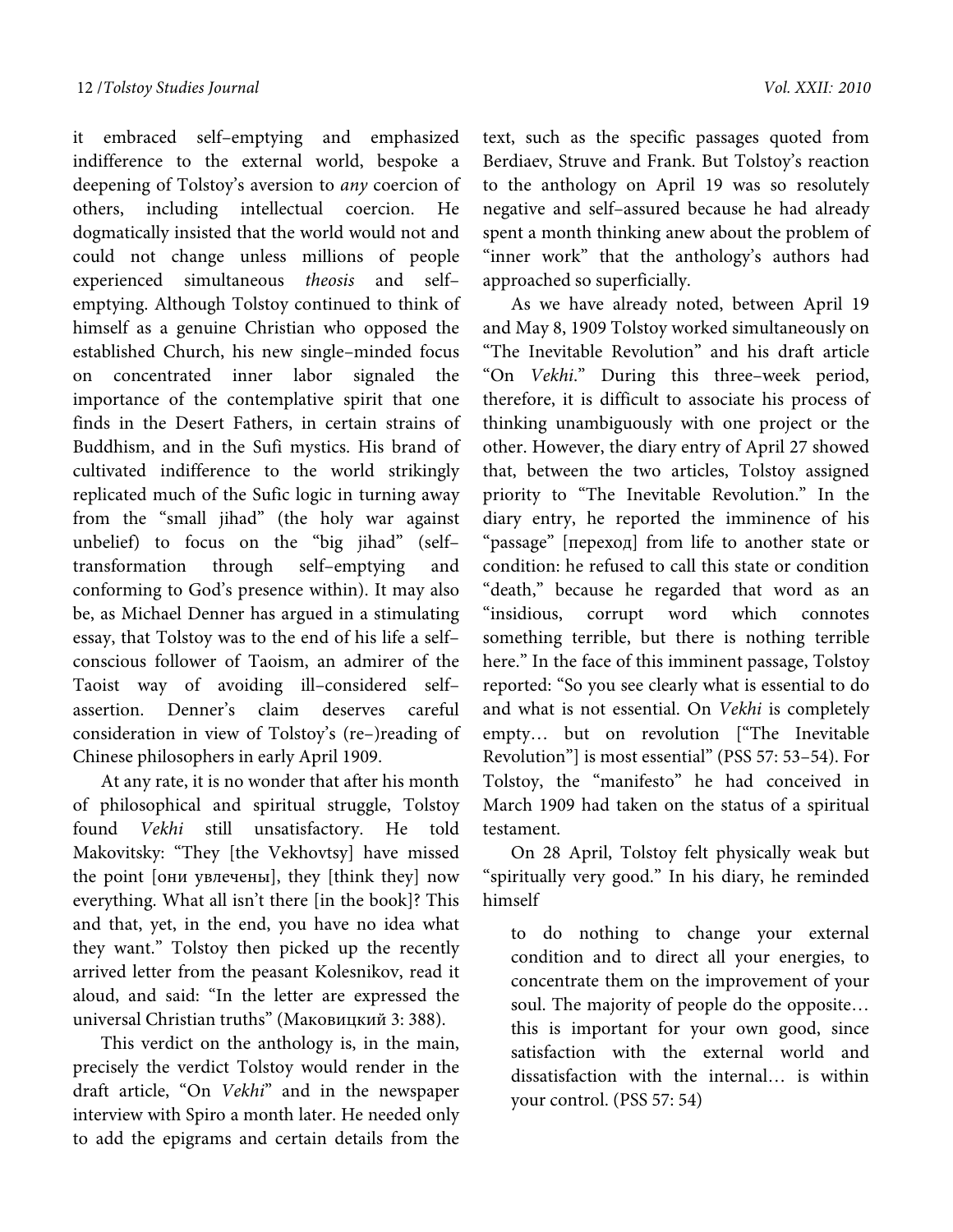This note pertaining to inner work was relevant both to the draft article "On Vekhi" and to "The Inevitable Revolution."

In early May, as he neared the end of "On Vekhi," Tolstoy began to think about the intelligentsia as a social group. On May 3 he complained: "They live in three–story houses, use electricity, read all sorts of things and stuff their heads full of it, but leave no room for the simple order of life of those living naturally by agricultural labor" (Маковицкий 3: 400). The next day he described the intelligentsia as "a special caste": "In Russia there is, beside the government and officialdom, a peculiar group called 'intelligentsia' that considers itself above the narod and looks down on it" (Маковицкий 3: 403). His train of thought contrasted inner work demanding humility with external work of the kind done by the regime and arrogant intelligenty. Here again his observations pertained both to "On Vekhi" and "The Inevitable Revolution."

On May 7 Tolstoy corrected the article "On Vekhi" and read it aloud to a group of friends. However, his thoughts were turning back to "The Inevitable Revolution." He observed that, since "God lives in every person," this means that "in every meeting with another person, one encounters a manifestation of God, so that in each encounter with another person, one must be in a solemnly prayerful mood" (PSS 57: 59, 321). Tolstoy was trying to concretize his religion of the good. In the diary entry for May 10–11 he simplified his formula in two principles: "Treat every person the same, like a brother" and "refrain from doing harm to others, since that is inconsistent with love" (PSS 57: 63). He stressed that "complete perfection [in observing these rules] is impossible," but held that an "approximation of perfection" could be achieved. He defined the main task of Russian society as "negative action": "Do not do what you have been doing and as people around you are doing" (PSS 57: 65). This was a transparently clear reformulation of the ethic he had originally derived from the Sermon on the Mount ("Resist not evil.") and from repeated study of Lao Tzu's Tao Te Ching (Denner 13–16).

Between May 14 and 17 Tolstoy corrected "The Inevitable Revolution," putting last touches on his prose. At this juncture, writing was a physical struggle and a moral ordeal. He felt "very weak" in body on May 15 (PSS 57: 68), and the next day reported a "painful struggle with vanity" "sapping his religious feeling or consciousness." Nevertheless, he took for granted that "faith alone liberates a man from slavery to the opinion of others." He reminded himself that loving reverence for God has nothing to do with the external trappings of religion, but is instead a matter of inner spiritual effort: "Remember that before you is a manifestation of God, so elicit from inside yourself the sublime spiritual status of which you are capable" (PSS 57: 68–69). In this condition, summoning the better angels of his nature, Tolstoy finished "The Inevitable Revolution" on May 17, 1909.

As he often did, Tolstoy circulated the manuscript for reactions. On May 25 he offered to send it to Vladimir Grigor'evich Chertkov (PSS 89: 117). The same day he gave a copy to his son–in– law Mikahil Sergeevich Sukhotin, who made "sound criticisms" (PSS 57: 73). On June 1, perhaps in response to reactions by Chertkov and Sukhotin, Tolstoy reviewed the manuscript. According to his diary, "Everything [in "The Inevitable Revolution"] up to the eighth chapter is good. The end [chapters 8–12] needs work" (PSS 57: 78). On the evening of June 2 Tolstoy allowed his musician friend Aleksandr Borisovich Gol'denveizer to read the manuscript. On this occasion, Tolstoy described it as "a good book, even though I wrote it"—an indication of his satisfaction with the basic argument but also of his false modesty (Гольденвейзер 272–274; Гусев 263). We do not know whether Tolstoy made revisions of the manuscript in June, following the meeting with Gol'denveizer. However, on July 4, 1909 he did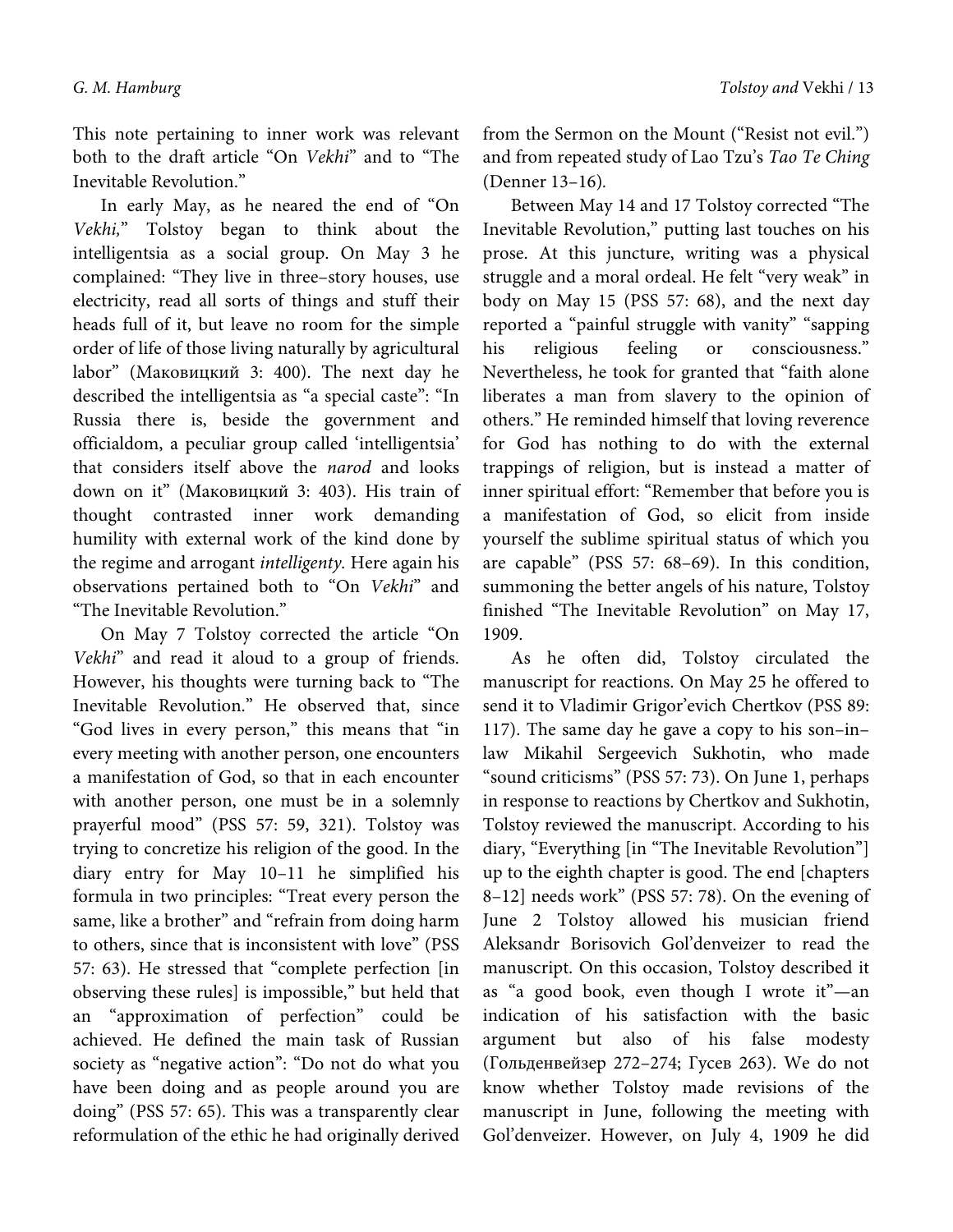change "one place" in response to advice from Dmitrii Sergeevich Nikolaev, who had come to Yasnaia Polyana to edit the article (Маковицкий 4:5 10; PSS 57: 93). The manuscript's final version, dated "July 5, 1909," was the basis for the publication of a short version of the article in the Russian Gazette (Русские ведомости) on September 10, 1909 (PSS 38: 509).

# **IV.**

"The Inevitable Revolution" summoned Tolstoy's readers to follow the "law of love" instead of accepting the illusory necessity of violence. If they did so, he predicted a "universal, sweeping revolution," a "new joyous life" for humanity. He saw this goal not as a distant objective, but rather as an imminent possibility: in his opinion, humanity is poised "on the threshold" of a new era" (PSS 38: 98–99).

The article's first paragraphs made clear the obstacles standing in the way of the new era. Governments and revolutionaries were engaged in "absurd" actions and in the pursuit of mistaken objectives for which they had made so many bloody sacrifices. But Tolstoy also pointed to the erroneous views of two categories of intellectuals as constituting obstacles to the new order. First, there were "so–called scholars… whose disciplines do not coincide with what I am saying." These people, whose lives were devoted to "science," conducted inquiries having no relevance to the ethical problem of how a human being should live. These pseudo–scholars had long been the targets of Tolstoy's criticism. Second, there were the "so– called educated people," who in addressing the most important questions of life were accustomed, without bothering to think, to adopt opinions professed by the surrounding majority, and to justify their position in those terms (PSS 38: 72). These conformist types were the most pernicious supporters of the "superstition" of violence. And amongst them, the most destructive of all were those who demanded that people live "according to

religious and scientific teachings lagging behind the ever–developing consciousness of humanity" (PSS 38: 85). Tolstoy had in mind supporters of Russian Orthodoxy and of national patriotism. He also included in this category "revolutionaries, communists and anarchists," whose love for the narod was predicated on the outmoded "superstition" of violence.

In chapter 8 of "The Inevitable Revolution," Tolstoy pressed his critique of intellectuals further. He pointed out that the question "What is to be done?" was nearly always translated by intellectuals as "How should the lives of others be arranged?" and not as "What should I do to change myself?" Here he reached the theme of the Vekhi anthology, the need for "inner work." He argued that the "superstition of the unchangeability of religion, which had given rise to the legitimation of one group of people ruling over another, had generated another superstition, a superstition that more than all others hinders people from moving from a violent life to a peaceful, loving way of life: the superstition that certain people can and should organize the lives of others" (PSS 38: 89).

By thus formulating the chief intellectual obstacle to the new life, Tolstoy classified the Vekh–ovtsy as defenders of the old order. The Vekhi authors might have called for "inner work," but in practice their ideas upheld the old superstition. Bulgakov wanted the intelligentsia to return to the Church—advice that Tolstoy regarded as "strange and unexpected" because the Church legitimated the Russian state. Struve called for liberals to govern Russia in a patriotic spirit, but for Tolstoy this was nothing but a summons to violence. All the Vekhovtsy believed in the intelligentsia's mission as enlighteners of the people, in the notion that "Russia's fate is in the intelligentsia's hands." For Tolstoy, this was just the old arrogance of power in new guise.

Tolstoy drew a sharp distinction between the religion of love and the superstitions upholding violence: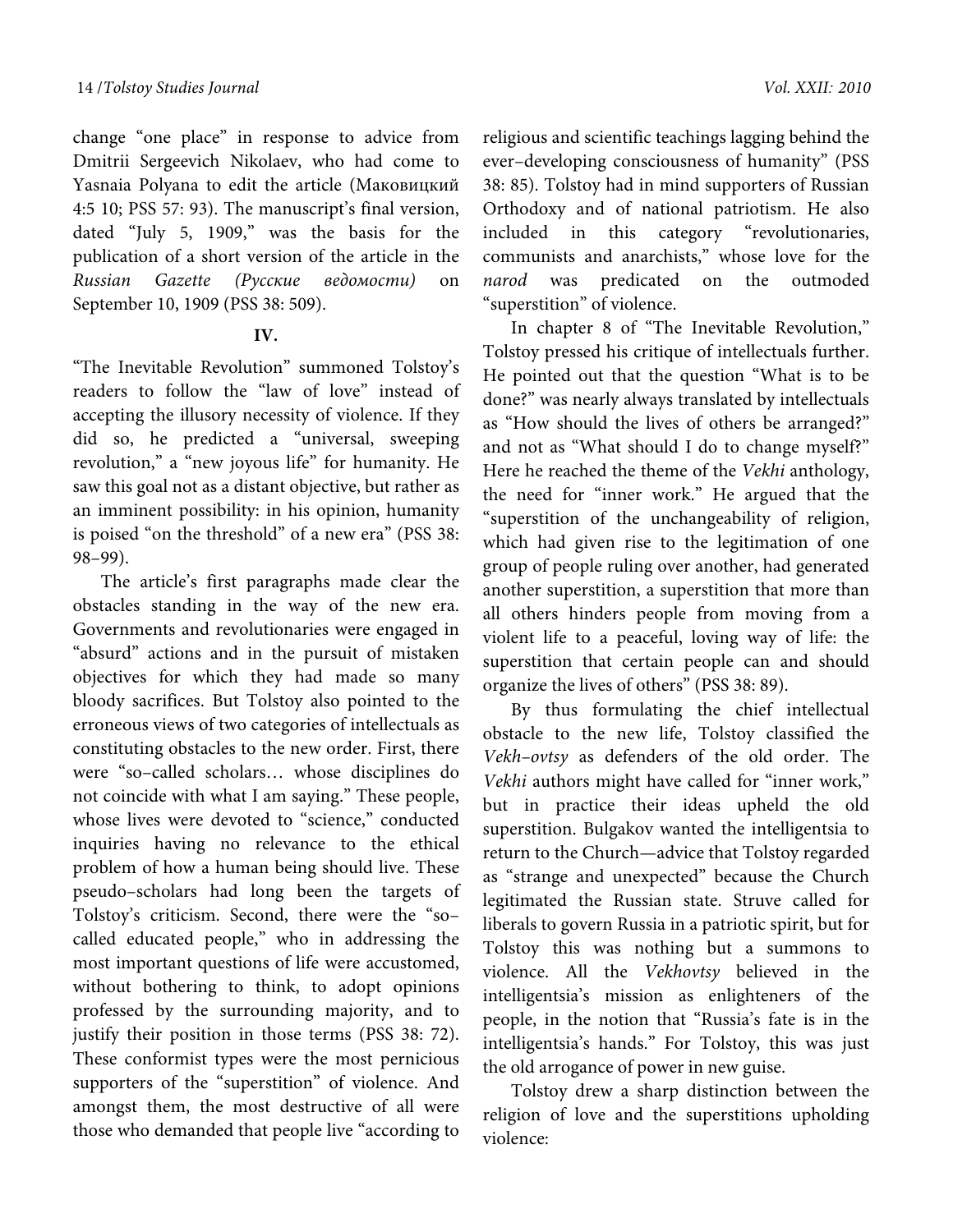Love is incompatible with doing onto others that which you would not wish done unto you; it is therefore incompatible with injuries, deprivation of freedom, killings of others, which are unavoidably a part of the concept of violent coercion. Therefore, one can live by violence, not upholding the religious law of love; one can also live by the law of love, not recognizing the necessity of violence; but one cannot logically uphold the law of power as divinely ordained and simultaneously uphold the law of love as divinely ordained.

He believed that the Christian world, intellectuals included, now lived "amidst this crying contradiction" (PSS 38: 92).

In practice, Tolstoy asserted, liberation from this contradiction entailed following a simple set of prescriptions: 1. "Do no violence"; 2. "Take no part in the violence done by others"; 3. "Do not approve of violence in any form" (PSS 38: 93). Following these prescriptions did not require any individual to attempt to organize the lives of others. Quite the contrary, these prescriptions involved self– restraint, and, therefore, they could be implemented by each "Ivan, Pyotr and Maria, by every person if he recognizes the justice [of the new life]" (PSS 38: 93). "Liberation from the superstition of violence requires liberating the self from concentrating on the pseudo–important problems of public life; it requires transferring our energies from the external, the public realm, to heeding the imperatives of our spiritual life" (PSS 38: 97).

"The Inevitable Revolution" was Tolstoy's general answer to Vekhi, an answer that, without mentioning any of the Vekhovtsy by name, exposed their superficial call for "inner work" as predicated not on the law of love but on the superstition of violence. As a Christian anarchist, Tolstoy upheld self–mastery and the self–determining life over slavery and heteronomy in any form. The Vekhovtsy thought of themselves as critics of the "old" intelligentsia, as "new" intelligenty acting in the narod's best interest. Tolstoy saw "old" and

"new" intelligenty as wed by unseen bands to the existing order of power and coercion. For this reason, the Vekhovtsy failed to recognize the law of love "which has long inhabited people's awareness and which inevitably must supplant the outmoded, anachronistic and destructive law of violence" (PSS 38: 99).

Thus, Tolstoy's reaction to Vekhi consisted in the writing of two articles, which together unmasked the Vekhovtsy as false champions of inner work, as imposters who had pretended to advocate a view of the world consistent with Tolstoy's but who, like so many other intellectuals, had fallen short of the master's exacting standards. The Vekhovtsy had publicly challenged the political radicalism and irreligion of the old intelligentsia, thereby generating a bitter polemic, but what struck Tolstoy's matchlessly acute eye was the "hopeless confusion" of the Vekhovtsy over the main questions of life—the very questions that troubled him with renewed urgency as he prepared for his final "passage" from life.

# **Works Cited**

- Berlin, Isaiah. *The Hedgehog and the Fox. An Essay on Tolstoy's View of History.* New York: Simon and Schuster, 1953.
- Бердяев, Н[иколай]. "Философская истина и интеллигентская правда." *Вехи. Сборник статей о русской интеллигенции.* 1909*.* Свердловск: Издательство Уральского университета, 1991: 6– 25.
- Булгаков, С[ергей]. "Героизм и подвижничество," *Вехи. Сборник статей о русской интеллигенции.*  1909*.* Свердловск: Издательство Уральского университета, 1991: 26–68.
- Denner, Michael. "Tolstoyan Nonaction: The Advantage of Doing Nothing," *Tolstoy Studies Journal*, Volume XIII (2001): 8–22.
- Франк, Семен. "Этика нигилизм." *Вехи. Сборник статей о русской интеллигенции.* 1909*.*